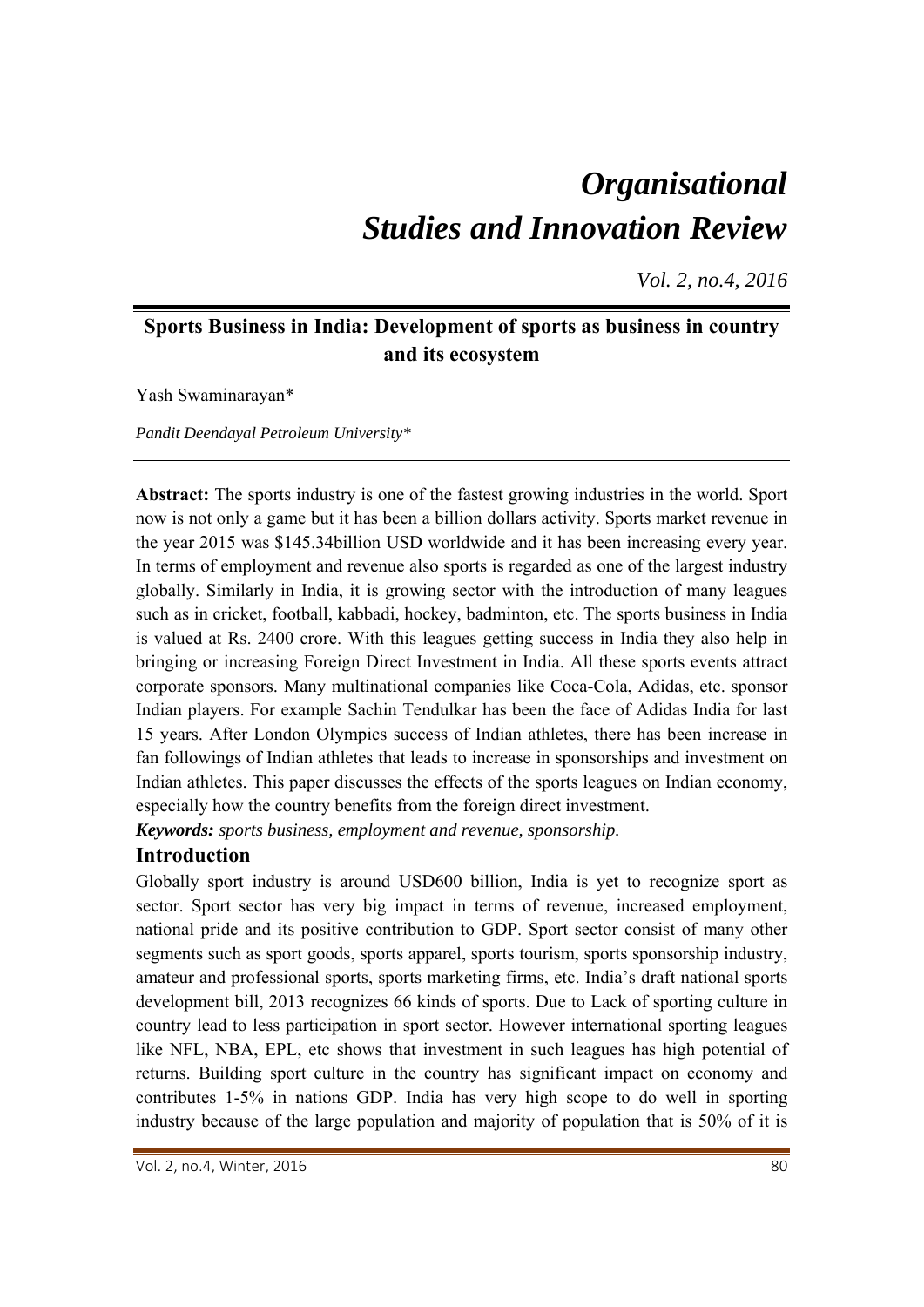below 25years of age. India does not perform well even in Olympics, building for those sports that have medal potential. Government is working for overall development of sports in India, in terms of cutting down the import duties, adequate policy support, building infrastructure, etc to allow business of sports in India to grow beyond leagues.

In India there is huge potential for development in sports and in business of sports. Viewership of sporting events is steadily increasing and so is the awareness on fitness is increasing. This is good sign for industry, as this would motivate the culture and lifestyle of sports in the country. There is need to promote sport culture in country and this would lead to adaption of lifestyle for investing in sports and even playing various sports. India is hosting sporting events to create awareness about sports and about their socioeconomic impacts. Introduction of sporting leagues which started with IPL (Indian Premier League) in 2008, which made sports more commercial. Success of IPL also encouraged other sporting leagues of football, kabbadi, etc. with collaborating with private organizations. Country is also hosting of global sporting events such as Commonwealth Games in 2010, Cricket World Cup in 2011, World Chess Championship and Formula 1 Grand Prix in 2011. There is no study done in India to assess the economic effect of sports in country but study done by Sport England in 2013 shows the significant contribution of sports in country's economy. According to that survey sporting events contributed to 1.9% of country's GDP and 2.3% of all the jobs in the country. So there is potential in sport to bring economical change in the country.

#### **Current scenario**

India is a country where all other sports are not given more importance and mainly focused on cricket. It is a country with highest number of youth population and so very capable in sports, but most of them don't get resources to prove their capability. The success of any sports is depended on many factors like management, planning and execution and implementations. Funding is also major problem in India as people invest lots of money in cricket rather than any other sports. Enterprising, marketing branding etc is needed of other sports so that they get sponsorships and interest of public.

Even though India is a cricketing nation, IPL which started in 2008 faced many criticism and challenges in the beginning; over time it was able to create fans from the nation and even worldwide. The Indian sporting thanks IPL for being successful examples for others to learn from. Several other sports such as Kabaddi and Football have become more main stream after introduction of their leagues. If we look at total media spending, sport accounted 10.4% of total media spending in 2015, which rose to 12.3% in previous year. ISL which had 10 sponsors in 2014 had 18 in 2015, which contributed 100crore towards sponsorships. So basically India now is not only cricketing nation but other sports are also getting popular and people are getting involved and enjoying it. Also some extra entertainment factors are thrown into to make it more interesting and people also uses it as family outing. More iconic players are involved in all sports which attracts the mass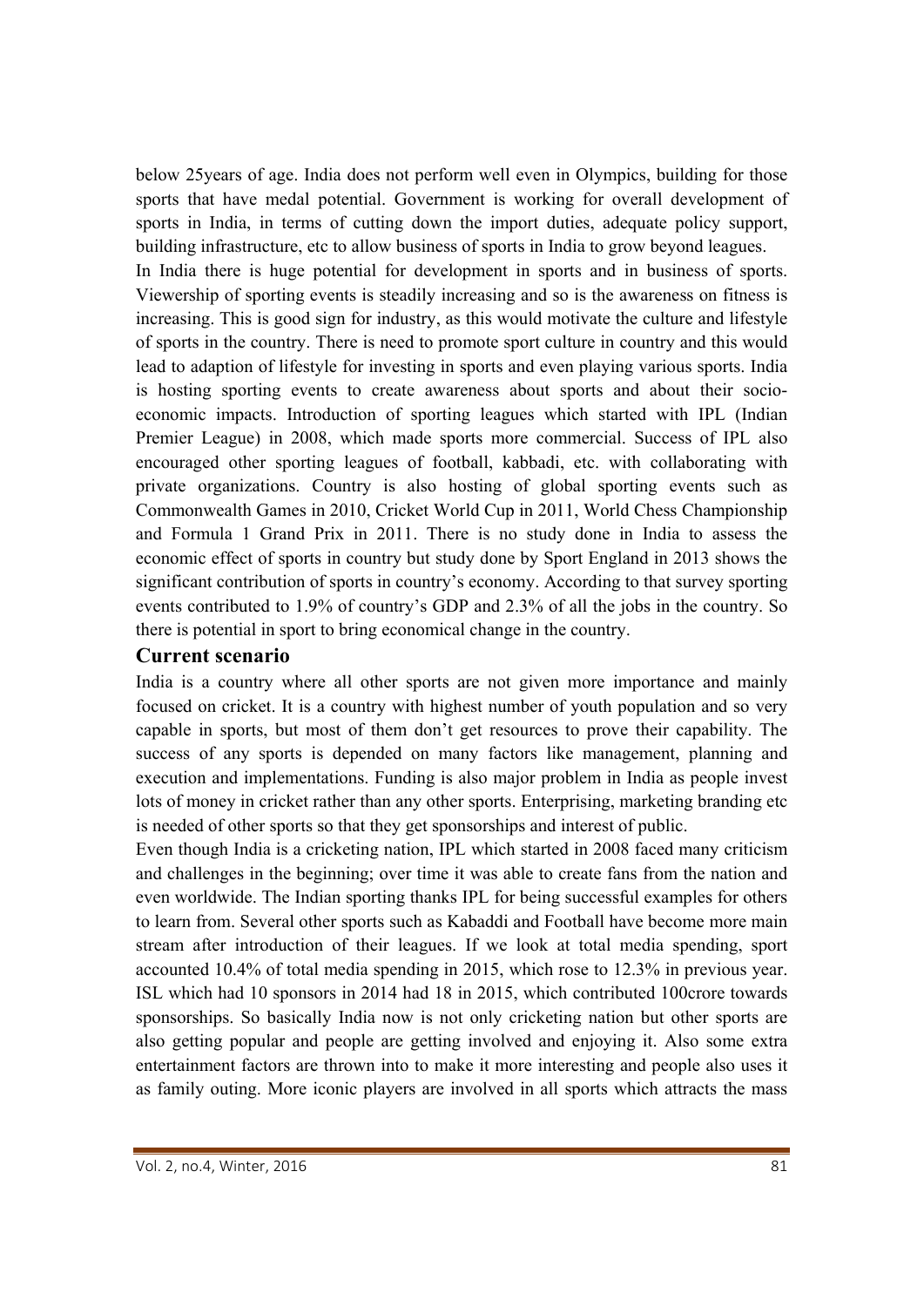and younger generation into it and channels are getting more viewership by broadcasting this matches

In India there was introduction of cricketing league in 2008 as India Premier which attracted big investors like Reliance, Sun TV, Pepsi, etc. this kind of investment in sport industry will bring change in Indian sporting industry. With success of IPL many other sporting leagues started India and also managed to get success. There are currently four major leagues in India which are Indian Premier League (Cricket) started in 2008, Hockey India League (Hockey) started in 2013, Indian Super League (Football) started in 2103 and Pro Kabbadi League (Kabbadi) started in 2014. Success of such leagues in India is depended on certain factors such as involvement of top domestic as well as international players, effective marketing strategy which includes celebrities as brand ambassadors or owner, proper government framework is required for easy flow of such leagues, proper infrastructure is required such as stadium infrastructure, an effective strategy to attract fan base and most importantly performance of players in leagues and in national teams. This will attract people to such leagues and maximum number of viewership and gate revenue will be generated.

#### **Sports ecosystem**

In the last ten years, India had 9 different sporting leagues. Leagues clubs franchises are decided through a tender and the party that quotes the maximum amount is given the responsibility of that particular city. The costliest franchise during the 2008 was Mukesh Ambani owned Mumbai Indians with a huge amount of 712 crores INR million before Sahara Pariwar's Subatra Roy spent a whopping 2354 crores INR for the Pune franchise in 2010. Barcelona's Lionel Messi is earning 2.5 Crores INR (313,000 Euros) per week whereas, Chennai super kings MS Dhoni earns 3crore during the 7week long IPL. In ISL the highest earning player is Italy's Del Piero, who earns 1.5 crores INR per week when he plays for Delhi Dynamos.

Main sources of revenue for sporting leagues are franchises consideration, sponsorship rights and media rights. Media rights mainly consist of broadcasting rights, theatrical rights, internet rights and marketing support. Sponsorship mainly includes title sponsorship, ground sponsorships and drinking or refreshment sponsorship. Franchise mainly includes share of gate revenue, franchisees fees and share of local revenue.

One of the major sources of revenue in sports leagues is through the broadcast of television commercial. For IPL biggest source of revenue is media right, with 9 year long broadcasting deal for INR 8200 crore. During then IPL, the broadcaster earns 5-10 lakhs INR per 10 seconds followed by 4-5 lakhs INR for ISL for the same time period, Pro Kabaddi earns its broadcasters 70,000 – 1 lakh INR per 10seconds and with IHL which earns the broadcasters 65,000-70,000 INR.

# **Sponsorship**

With new sports league attracting marketers and broadcasters, it has also attracted companies investing in them seeing significant surge in investments. Sport sponsorship in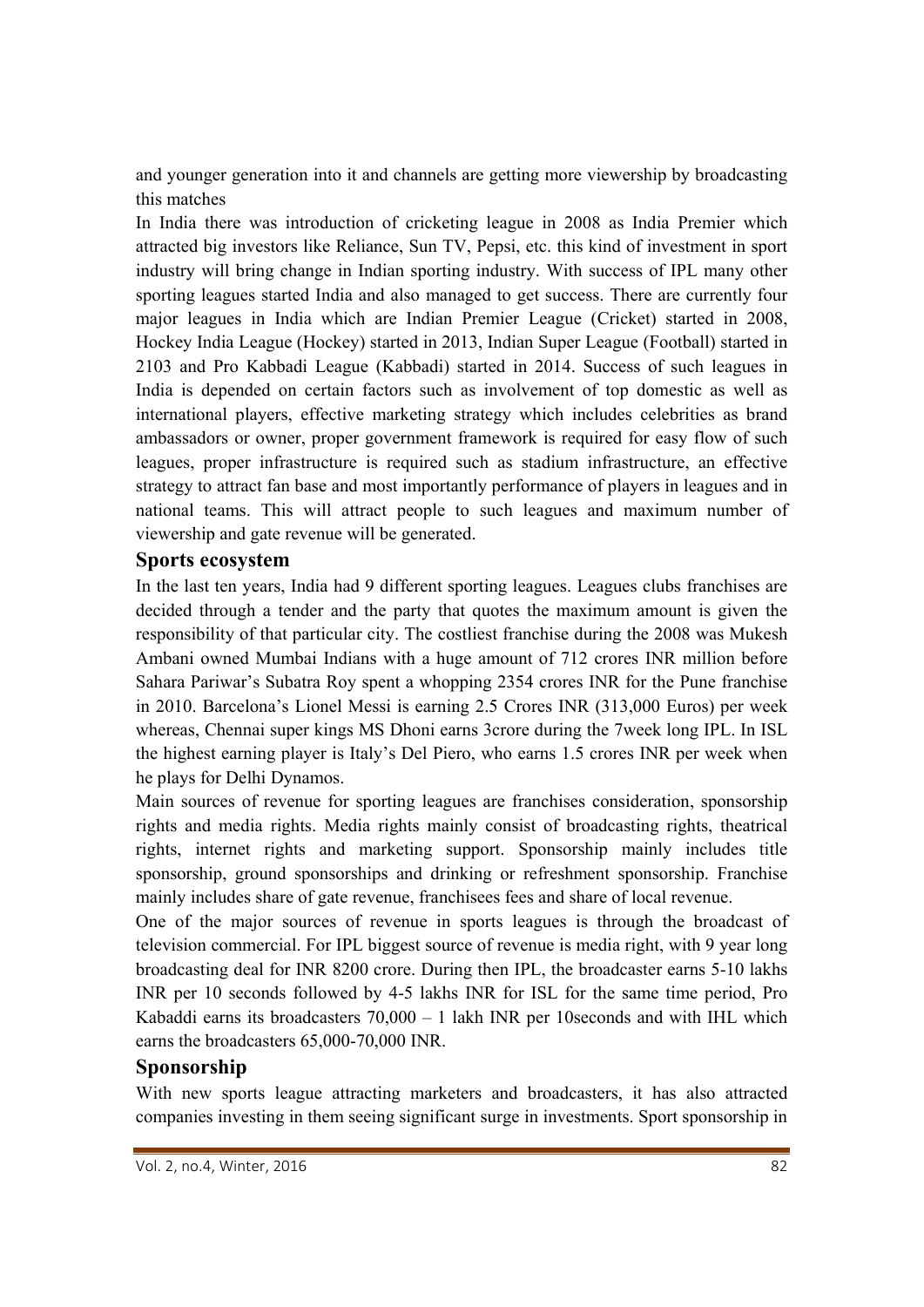India grew by 12.5% in 2015. The success of leagues, fan engagement and how brands can maximize their value from association from sports, cricket continues to be the biggest player in sponsorships also but other sporting leagues are also emerging in this market. The sport sponsorship amount is 10.4%of the total Indian advertisement expense in 2105. With new emerging talents, better coaching and famous international players these leagues are now in the heightened attention from broadcasters. Sponsorship divided in 5major parts that are ground sponsorship, team sponsorship, franchise, endorsement and on air franchise. Growth in sponsorships from 2014 to2015 in those components were accordingly-

- Ground sponsorship grew from Rs794.8 crore to Rs1030.5 crore that is 30% growth in 1year.
- Team sponsorship grew from Rs493.6 crore to Rs.558.2 crore
- Franchise grew from Rs482.3 crore to Rs490.3crore
- Endorsement grew from Rs327.8 crore to Rs416.4 crore
- On air grew from Rs2518 crore to Rs2690 crore
- On ground sponsorship was up by 300% in kabbadi (KPL) and 92% in football (ISL).

Most important and financially big sponsorship always remains of broadcasting these leagues. PKL season 3 recorded its opening week viewership 36% higher than the week one viewership of previous season. IPL pulled in approximately Rs.800 crore from Sony pictures network India. ISL got Rs.100 crore from star sports channel and PKL managed to pull Rs.45 crore from star sports.

# **Issues and recommendations**

Major issue in India for underperformance in sports is due to lack of sports culture in India. Need to start campaigns all over the nation with uniform sports policy. There is lack of sport governance due to which there is lack of transparency and there is no strict implementation of policies and due to which work and development in sport industry is slower down. Due to this slow development in the sport industry in India there is limited commercial focus on this industry. There are limited funding avenues and limited commercial focus of governing bodies on sport. Other major issue is improper sports infrastructure in India. There are various games hosted in India but still there is lack of proper infrastructure. A proper planning is required in development of infrastructure for hosting such games. Other way of development of sport infrastructure in country is by attracting corporate bodies to invest in sports infrastructure development, there is very limited corporate investment is sports infrastructure development. Corporate sectors needs to be aware about various examples and make them understand success and profit in investing is sports infrastructure. Due to improper planning and distribution of sporting equipments, there is no unified representation for the sports equipment industry. Reducing import duties on some sporting equipment can also help equipments to reach to customers.